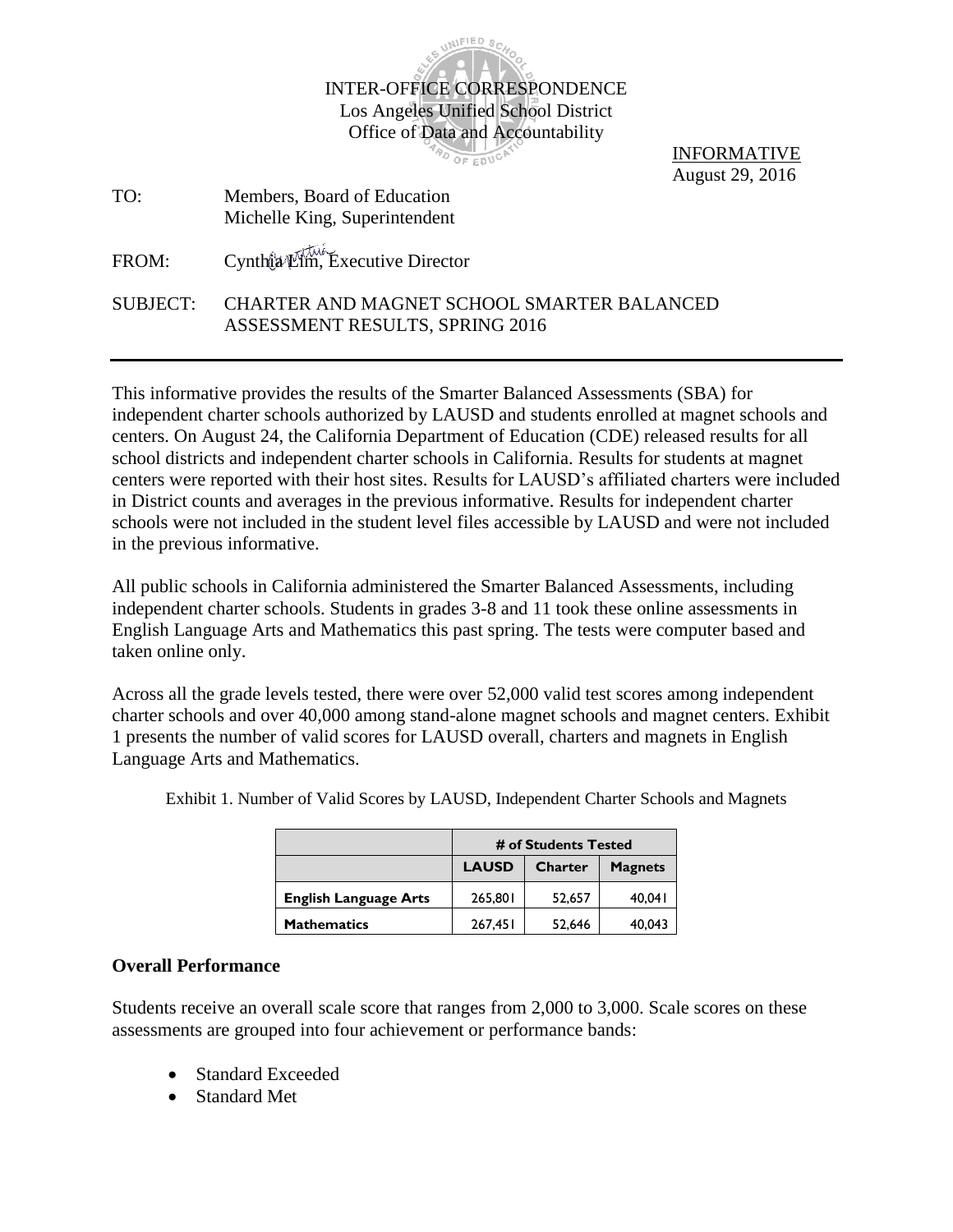- Standard Nearly Met
- Standard Not Met

Students who have met or exceeded the standard are considered to be college and career ready or have demonstrated the knowledge and skills needed for success in future coursework.

In English Language Arts, 45% of students in independent charters met or exceeded standards compared to  $49\%$  in California and  $39\%$  in LAUSD<sup>1</sup>. Students in magnet schools and centers exceeded the state and charter averages with 61% meeting or exceeding standards in 2016.

In Mathematics, 31% of students in charters met or exceeded standards, compared to 37% statewide and 29% in LAUSD. For students at magnets, 48% met or exceeded standards when all grades were combined, higher than the state average.

The six percentage point gain in English Language Arts for LAUSD, charters and magnets exceeded the statewide gain of five percentage points. In Mathematics, the percentage point gain for the state and LAUSD schools and magnets was four percentage points. For charter schools, the gain was three percentage points.

| Percentage that Met or Exceeded Standards |             |                   |        |  |  |  |  |  |
|-------------------------------------------|-------------|-------------------|--------|--|--|--|--|--|
|                                           |             | <b>All Grades</b> |        |  |  |  |  |  |
| English Language Arts                     | $2014 - 15$ | $2015 - 16$       | Change |  |  |  |  |  |
| California                                | 44          | 49                | 5      |  |  |  |  |  |
| LAUSD                                     | 33          | 39                | 6      |  |  |  |  |  |
| <b>Charters</b>                           | 39          | 45                | 6      |  |  |  |  |  |
| <b>LAUSD Magnets</b>                      | 55          | 61                | 6      |  |  |  |  |  |
| <b>Mathematics</b>                        |             |                   |        |  |  |  |  |  |
| California                                | 33          | 37                | 4      |  |  |  |  |  |
| <b>LAUSD</b>                              | 25          | 29                | 4      |  |  |  |  |  |
| Charters                                  | 28          | 31                | 3      |  |  |  |  |  |
| <b>LAUSD Magnets</b>                      | 44          | 48                | 4      |  |  |  |  |  |

Exhibit 2. Percentage that Met or Exceeded Standards, California, LAUSD, Charters and Magnets

### **Grade Level Performance**

 $\overline{a}$ 

When examined by grade level, magnet centers and schools had higher percentages of students meeting or exceeding standards in each tested grade. Performance was highest in grade 11 across all types of schools. In grade 6, LAUSD and charter schools were within one percentage point of each other with 36% and 37% meeting or exceeding standards

 $<sup>1</sup>$  The LAUSD average used in the analysis includes all schools (magnets and affiliated charters).</sup>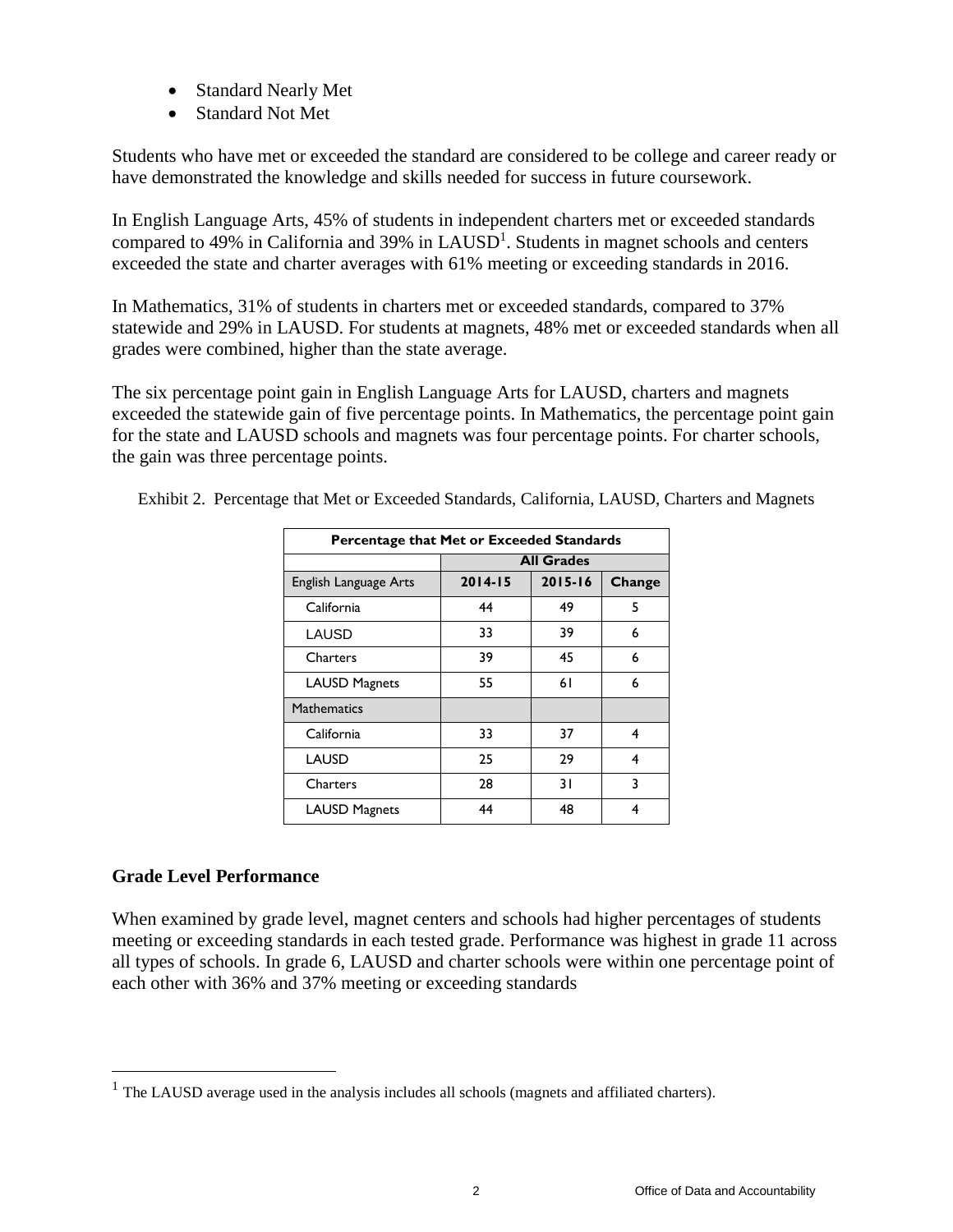

Exhibit 3. Percentage Meeting or Exceeding Standards in English Language Arts

When examining change from the prior year, all grade levels among LAUSD, charter and magnets posted gains. The highest percentage point gains for LAUSD were in grades 3, 4, and 11 with six percentage points. For charter schools, the highest gains were in grade 6 and 11 with seven and eight percentage points. Among magnet schools and centers, grade 4 posted the highest gains with eight percentage points.

|                              | Percentage that Met or Exceeded Standards |              |                |             |         |                |             |                |                |  |
|------------------------------|-------------------------------------------|--------------|----------------|-------------|---------|----------------|-------------|----------------|----------------|--|
|                              |                                           | <b>LAUSD</b> |                |             | Charter |                |             | <b>Magnets</b> |                |  |
| <b>English Language Arts</b> | $2014 - 15$                               | 2015-16      | Change         | $2014 - 15$ | 2015-16 | <b>Change</b>  | $2014 - 15$ | $2015 - 16$    | Change         |  |
| All Grades                   | 33                                        | 39           | 6              | 39          | 45      | 6              | 55          | 61             | 6              |  |
| Grade 3                      | 29                                        | 35           | 6              | 36          | 42      | 6              | 51          | 57             | 6              |  |
| Grade 4                      | 30                                        | 36           | 6              | 39          | 43      | $\overline{4}$ | 50          | 58             | 8              |  |
| Grade 5                      | 35                                        | 40           | 5              | 41          | 47      | 6              | 57          | 62             | 5              |  |
| Grade 6                      | 31                                        | 36           | 5              | 30          | 37      | $\overline{7}$ | 50          | 56             | 6              |  |
| Grade 7                      | 32                                        | 36           | $\overline{4}$ | 33          | 39      | 6              | 53          | 57             | $\overline{4}$ |  |
| Grade 8                      | 33                                        | 38           | 5              | 38          | 42      | $\overline{4}$ | 55          | 60             | 5              |  |
| Grade 11                     | 48                                        | 54           | 6              | 57          | 65      | 8              | 70          | 76             | 6              |  |

Exhibit 4. Percentage Point Gains in English Language Arts by Grade Level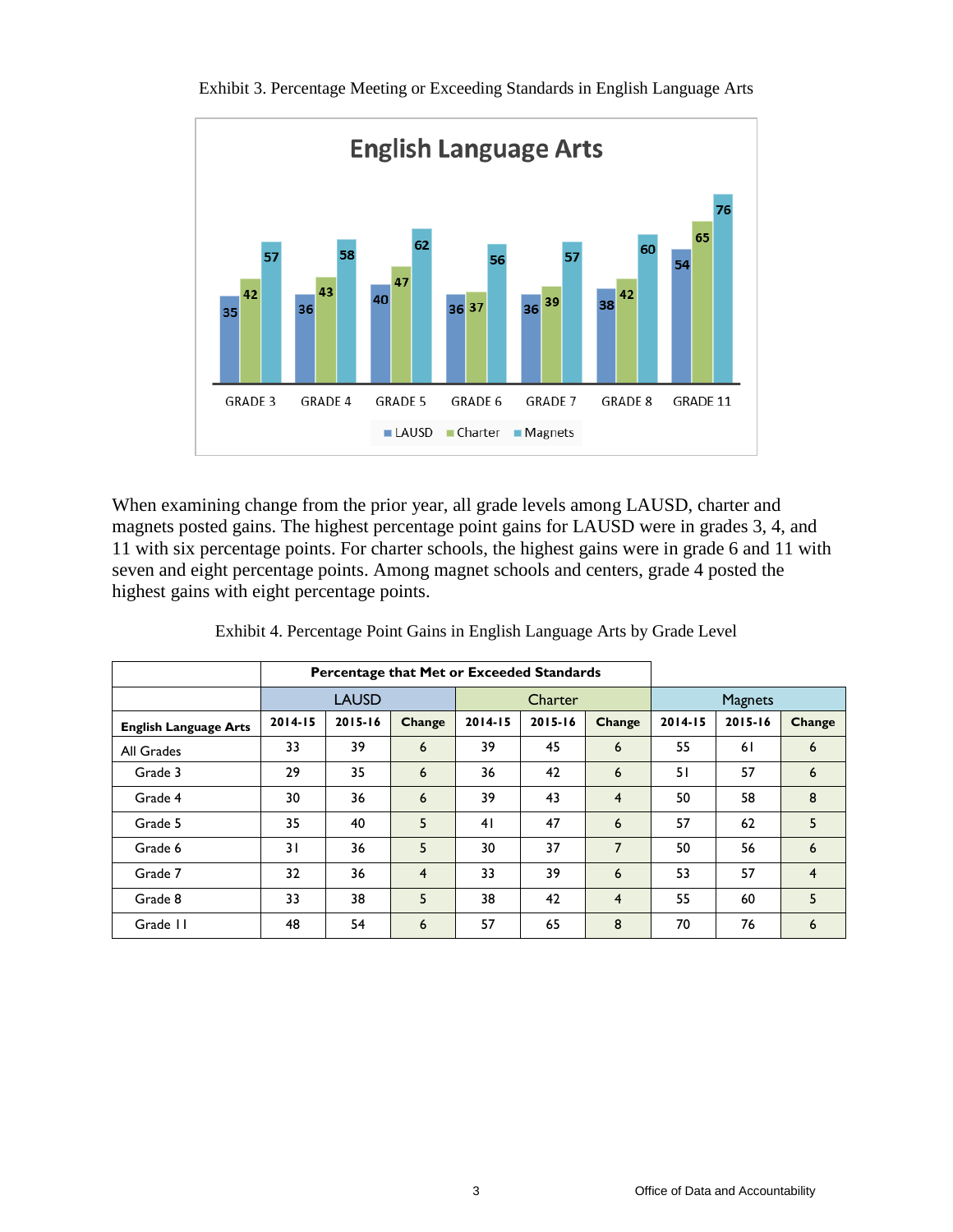In Mathematics, students in magnet centers and schools outperformed the LAUSD average and charter schools at every grade level. Across all types of schools, performance was higher at grade 3 compared to other grade levels. In grades 6, 7, and 8, performance at LAUSD and charter schools was within one percentage point of each other.



Exhibit 5. Percentage of Students Meeting of Exceeding Standards, Mathematics

Among LAUSD, charters and magnets, there were gains at each grade level. In LAUSD and for charters, the highest gains were in grade 3 with seven percentage points. For magnets, the highest gains were in grade 11 with eight percentage points.

|                    |             |              | Percentage that Met or Exceeded Standards |             |                |                |         |                |                |
|--------------------|-------------|--------------|-------------------------------------------|-------------|----------------|----------------|---------|----------------|----------------|
|                    |             | <b>LAUSD</b> |                                           |             | <b>Charter</b> |                |         | <b>Magnets</b> |                |
| <b>Mathematics</b> | $2014 - 15$ | 2015-16      | <b>Change</b>                             | $2014 - 15$ | 2015-16        | <b>Change</b>  | 2014-15 | 2015-16        | Change         |
| All Grades         | 25          | 29           | 4                                         | 28          | $\overline{3}$ | 3              | 44      | 48             | 4              |
| Grade 3            | 32          | 39           | 7                                         | 40          | 47             | 7              | 54      | 60             | 6              |
| Grade 4            | 27          | 31           | 4                                         | 35          | 37             | $\overline{2}$ | 48      | 53             | 5              |
| Grade 5            | 22          | 25           | 3                                         | 26          | 31             | 5              | 42      | 44             | $\overline{2}$ |
| Grade 6            | 24          | 26           | $\overline{2}$                            | 21          | 25             | $\overline{4}$ | 43      | 45             | $\overline{2}$ |
| Grade 7            | 24          | 27           | 3                                         | 24          | 26             | $\overline{2}$ | 44      | 47             | 3              |
| Grade 8            | 23          | 26           | 3                                         | 25          | 26             |                | 42      | 47             | 5              |
| Grade II           | 20          | 24           | 4                                         | 29          | 33             | 4              | 38      | 46             | 8              |

Exhibit 6. Percentage Point Gains in Mathematics by Grade Level

### **Counts of Students Tested by Subgroup**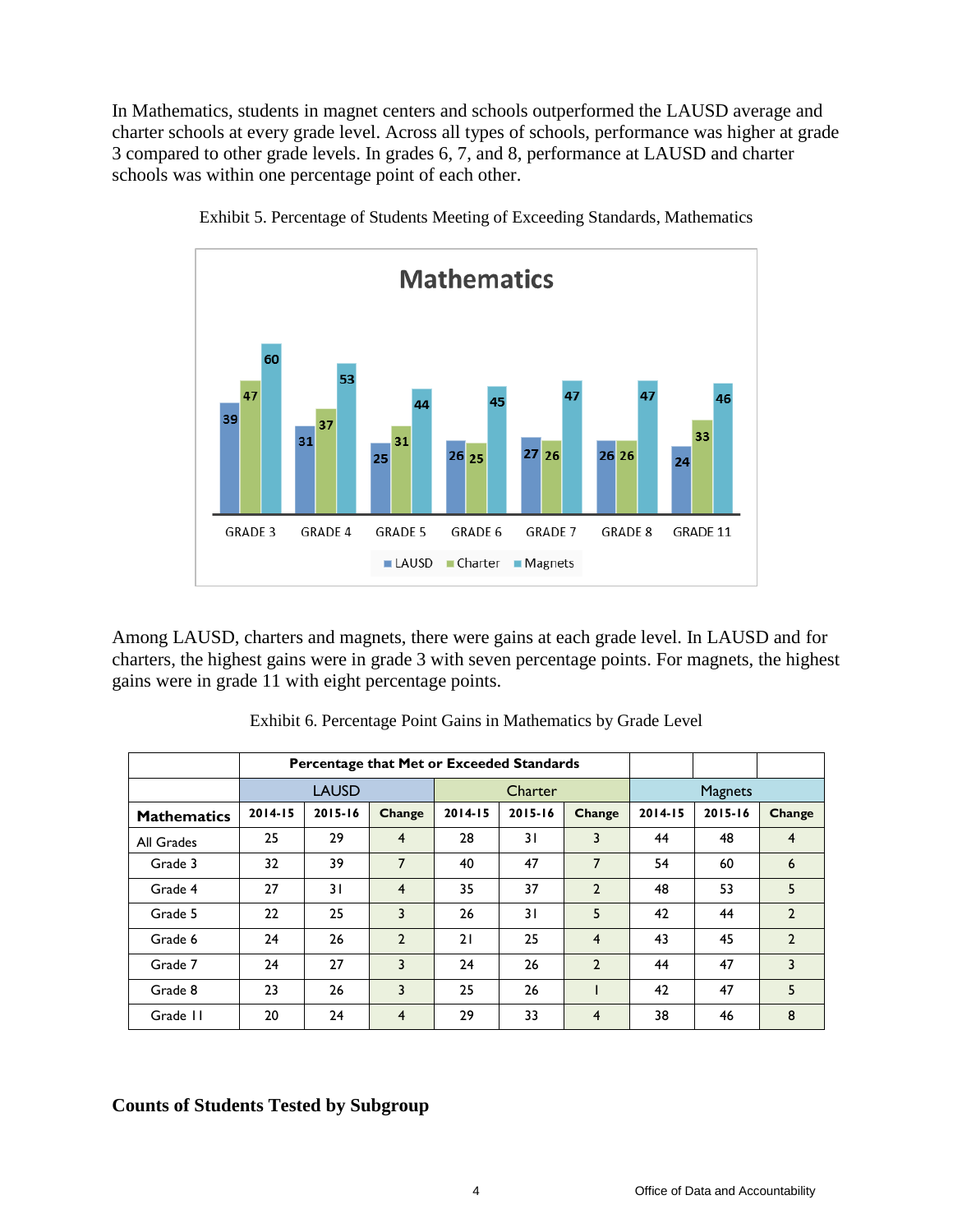To provide context on the data disaggregated by subgroups, Exhibit 7 displays the counts of students who were tested on the Smarter Balanced Assessments in English language arts and had valid scores. Demographically, the tested student population at charter schools mirror LAUSD as a whole: there are roughly equal percentages of males and females; Latinos represent the majority of ethnicity groups; economically disadvantaged students outnumber non-economically disadvantaged groups; and the percentage of students with disabilities and English learners are nearly the same.

Among ethnic subgroups, magnet schools and centers had the highest percentage of African-American students at 12% and the lowest percentage of Latino students at 58%, compared to LAUSD as a whole and charter schools. Charter schools had the lowest percentage of White and Asian students.

Magnet centers had fewer economically disadvantaged students (69%), compared LAUSD (80%) and charter schools (82%). Magnet centers also had lower percentages of students with disabilities and English learners, compared to charters and LAUSD as a whole.

|                         | <b>English Language Arts</b>   |              | # of Students Tested |                | % of Students Tested |                |                |
|-------------------------|--------------------------------|--------------|----------------------|----------------|----------------------|----------------|----------------|
|                         |                                | <b>LAUSD</b> | <b>Charter</b>       | <b>Magnets</b> | <b>LAUSD</b>         | <b>Charter</b> | <b>Magnets</b> |
| <b>All Students</b>     |                                | 265,801      | 52,657               | 40,041         |                      |                |                |
| Gender                  | Female                         | 130,419      | 25,652               | 20,594         | 49%                  | 49%            | 51%            |
|                         | Male                           | 135,382      | 26,434               | 19,447         | 51%                  | 50%            | 49%            |
|                         |                                |              |                      |                |                      |                |                |
|                         | African American               | 21,258       | 5,331                | 4,887          | 8%                   | 10%            | 12%            |
|                         | Asian                          | 10,865       | 1,112                | 3,408          | 4%                   | 2%             | 9%             |
| Ethnicity               | Latino                         | 194,979      | 39,009               | 23,217         | 73%                  | 74%            | 58%            |
|                         | White                          | 25,870       | 4,337                | 5,749          | 10%                  | 8%             | 14%            |
|                         |                                |              |                      |                |                      |                |                |
|                         | Economically Disadvantaged     | 211,393      | 43,401               | 27,766         | 80%                  | 82%            | 69%            |
|                         | Non Economically Disadvantaged | 54,408       | 8,685                | 12.275         | 20%                  | 16%            | 31%            |
|                         |                                |              |                      |                |                      |                |                |
| Students w/Disabilities |                                | 31,457       | 5,971                | 2,434          | 12%                  | 11%            | 6%             |
|                         |                                |              |                      |                |                      |                |                |
| English Learner         |                                | 48,414       | 9,862                | 2,025          | 18%                  | 19%            | 5%             |
|                         | Reclassified English Learner   | 86,730       | 18,742               | 12,880         | 33%                  | 36%            | 32%            |

Exhibit 7. Counts of Students Tested in English Language Arts by Subgroup, LAUSD, Charters and Magnets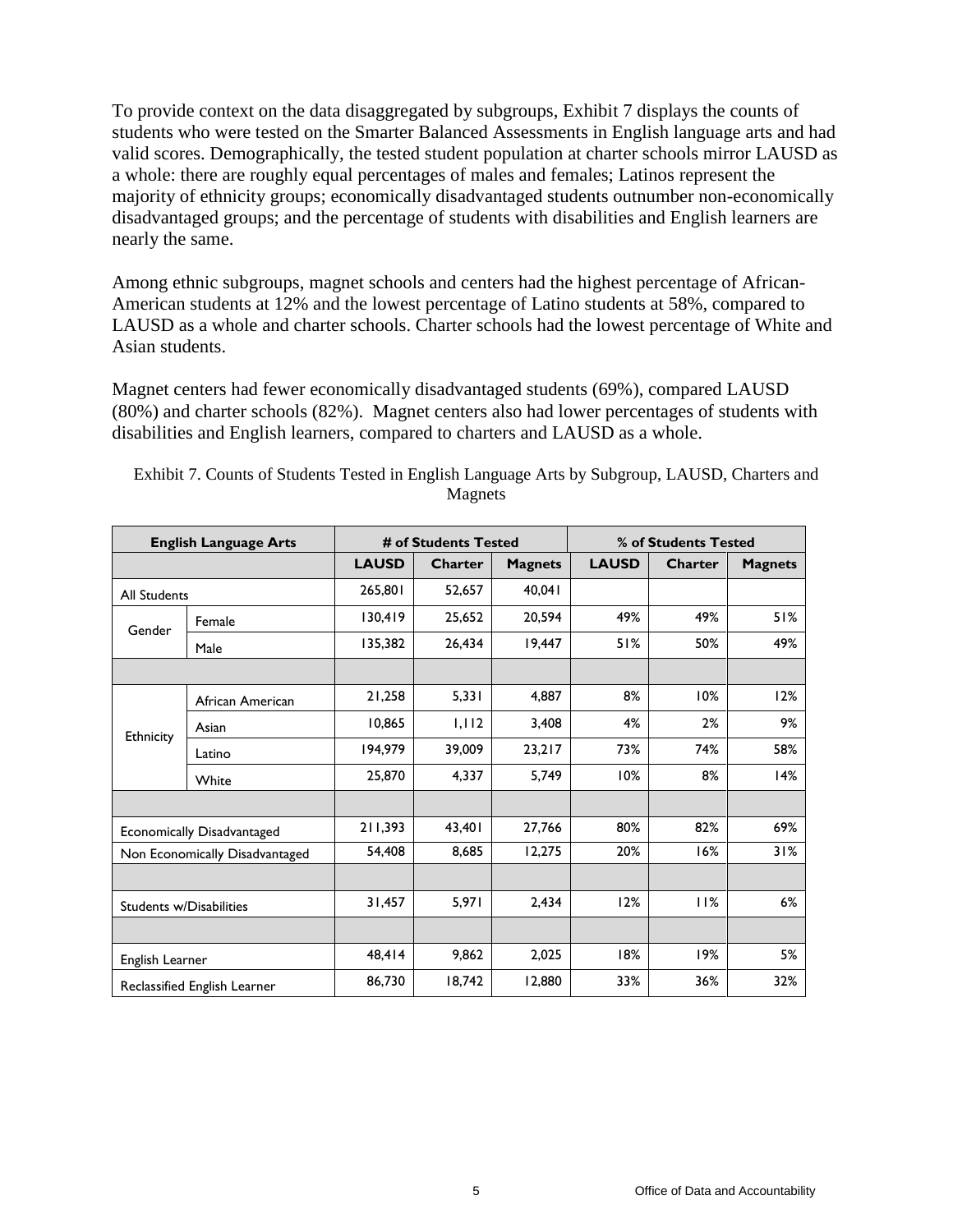## **Performance by Subgroup**

When English Language Arts data was examined by subgroup, there were similar trends in charter and magnet data as was seen in overall LAUSD scores. A higher percentage of females in charter schools and magnets met or exceeded standards compared to males, similar to LAUSD. The gap between females and males was highest at charter schools (51% vs 40%). Among magnet schools, 66% of females met or exceeded standards compared to 57% males.



Exhibit 8. Percentage of Students Meeting or Exceeding Standards in English Language Arts by Gender

Compared to the previous year, there was a six percentage point gain for both genders across LAUSD, charters and magnets.

| Exhibit 9. Percentage Point Gains in English Language Arts by Gender |  |  |  |
|----------------------------------------------------------------------|--|--|--|
|                                                                      |  |  |  |

| <b>English-Language Arts</b> |                |             | <b>Met or Exceeded Standards</b> |        |
|------------------------------|----------------|-------------|----------------------------------|--------|
|                              |                | $2014 - 15$ | $2015 - 16$                      | Change |
|                              | LAUSD          | 38          | 44                               | 6      |
| <b>Females</b>               | Charter        | 45          | 51                               | 6      |
|                              | Magnets        | 60          | 66                               | 6      |
|                              | LAUSD          | 28          | 34                               | 6      |
| Males                        | Charter        | 34          | 40                               | 6      |
|                              | <b>Magnets</b> | 51          | 57                               | 6      |

By ethnicity, the same trends were found in charter and magnet schools as in overall LAUSD scores and statewide. Asian and white students had higher scores than African-American and Latino students.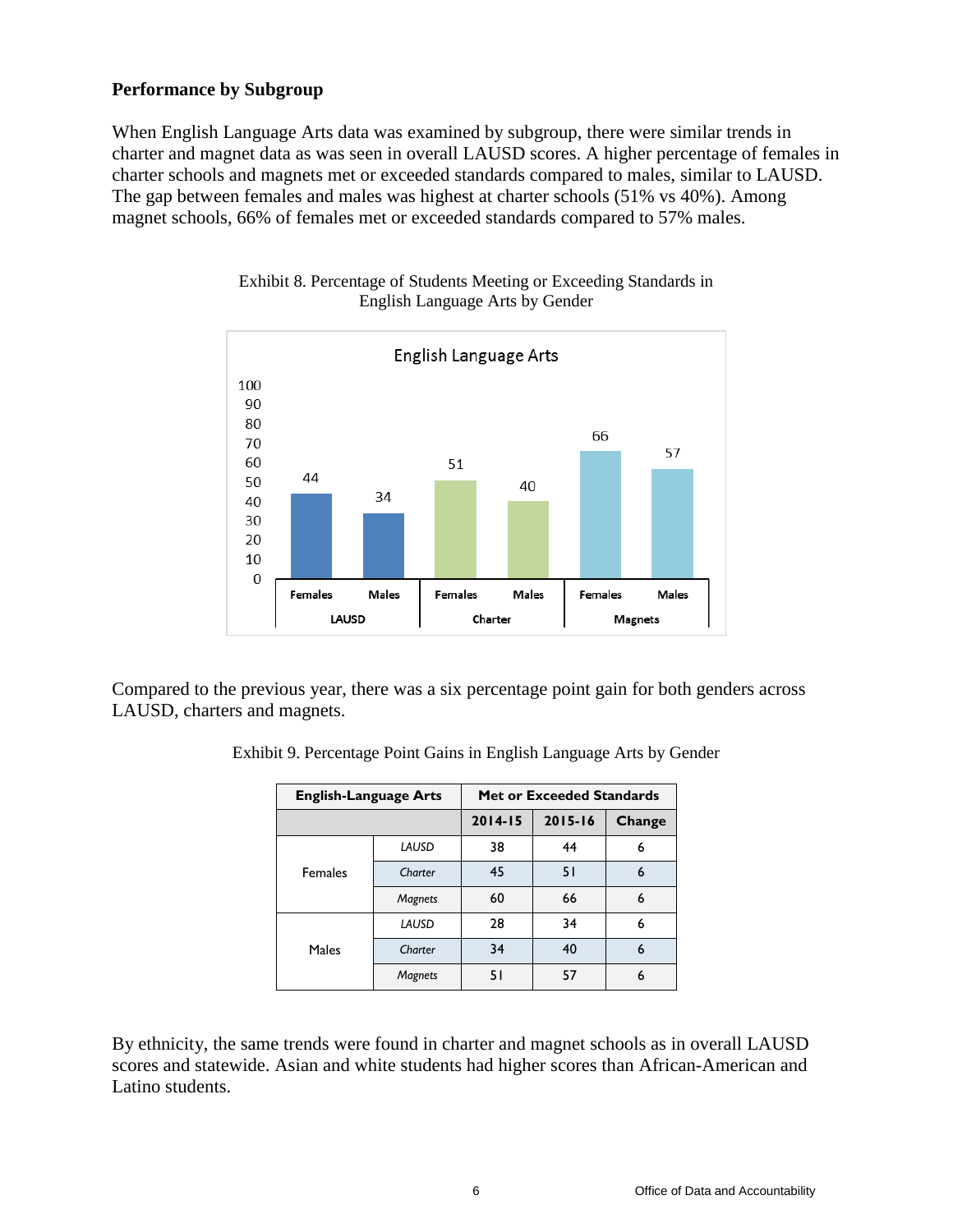African-American students in magnet schools scored higher than African-American students in charter schools. Asian students in magnets scored higher than charter schools and the overall LAUSD average. Among white students, an equal percentage of students met or exceeded standards in charters and LAUSD overall (66%).



Exhibit 10. Percentage of Students Meeting or Exceeding Standards in English Language Arts by Ethnicity

All subgroups, with the exception of White students in charter schools, posted gains from the previous year. Among African-American students, magnets had the highest gains of seven percentage points. Among Asian students, LAUSD overall gained by seven percentage points. Latino students in LAUSD, charters and magnets gained by six percentage points.

| <b>English-Language Arts</b> |         | <b>Met or Exceeded Standards</b> |             |                |  |
|------------------------------|---------|----------------------------------|-------------|----------------|--|
|                              |         | $2014 - 15$                      | $2015 - 16$ | Change         |  |
|                              | LAUSD   | 24                               | 28          | 4              |  |
| African American             | Charter | 28                               | 32          | 4              |  |
|                              | Magnets | 39                               | 46          | 7              |  |
|                              | LAUSD   | 67                               | 74          | 7              |  |
| Asian                        | Charter | 77                               | 79          | $\overline{2}$ |  |
|                              | Magnets | 81                               | 84          | 3              |  |
|                              | LAUSD   | 27                               | 33          | 6              |  |
| Latino                       | Charter | 37                               | 43          | 6              |  |
|                              | Magnets | 49                               | 55          | 6              |  |
|                              | LAUSD   | 61                               | 66          | 5              |  |
| White                        | Charter | 68                               | 66          | $-2$           |  |
|                              | Magnets | 72                               | 78          | 6              |  |

Exhibit 11. Percentage Point Gains in English Language Arts by Ethnicity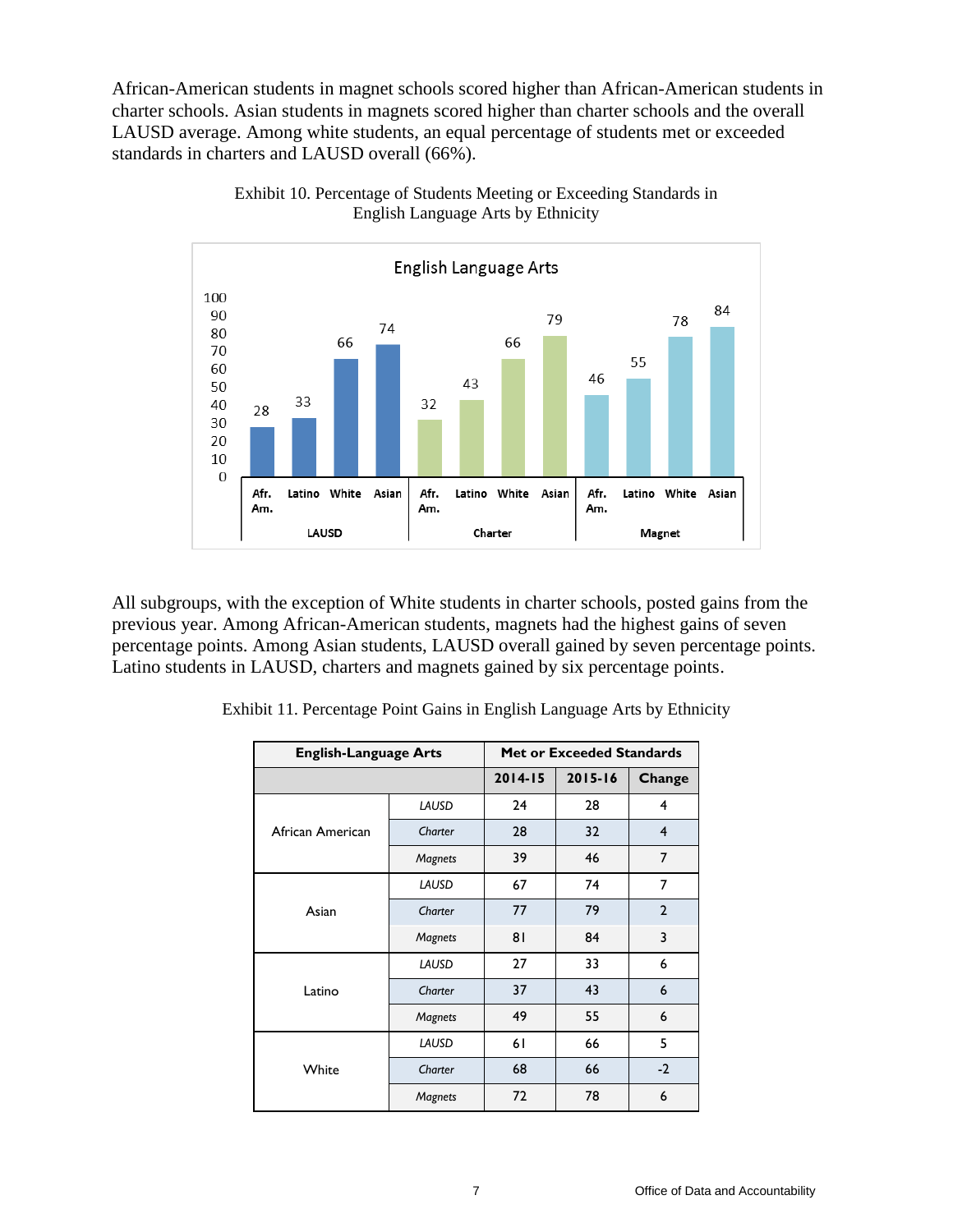Economically disadvantaged students scored lower than non-economically disadvantaged students in charter and magnet schools, similar to LAUSD and statewide. At magnet schools, economically disadvantaged students scored higher than the LAUSD average and charter schools.

For non-economically disadvantaged students, 61% of LAUSD students met or exceeded standards compared to 63% at charter schools. Magnet students scored higher than LAUSD overall and charter schools.



Exhibit 12. Percentage of Students Meeting or Exceeding Standards in English Language Arts by Economic Status

The percentage of economically disadvantaged students meeting or exceeding standards grew by six percentage points for LAUSD overall, charters and magnets. Among non-economically disadvantaged students, LAUSD and magnets gained by seven percentage points, compared to four points at charter schools.

| <b>English-Language Arts</b>      | <b>Met or Exceeded Standards</b> |             |             |        |
|-----------------------------------|----------------------------------|-------------|-------------|--------|
|                                   |                                  | $2014 - 15$ | $2015 - 16$ | Change |
|                                   | LAUSD                            | 27          | 33          | 6      |
| Economically<br>Disadvantaged     | Charter                          | 36          | 42          | 6      |
|                                   | <b>Magnets</b>                   | 49          | 55          | 6      |
|                                   | LAUSD                            | 54          | 61          |        |
| Non-Economically<br>Disadvantaged | Charter                          | 59          | 63          |        |
|                                   | <b>Magnets</b>                   | 69          | 76          |        |

Exhibit 13. Percentage Point Gains in English Language Arts by Economic Status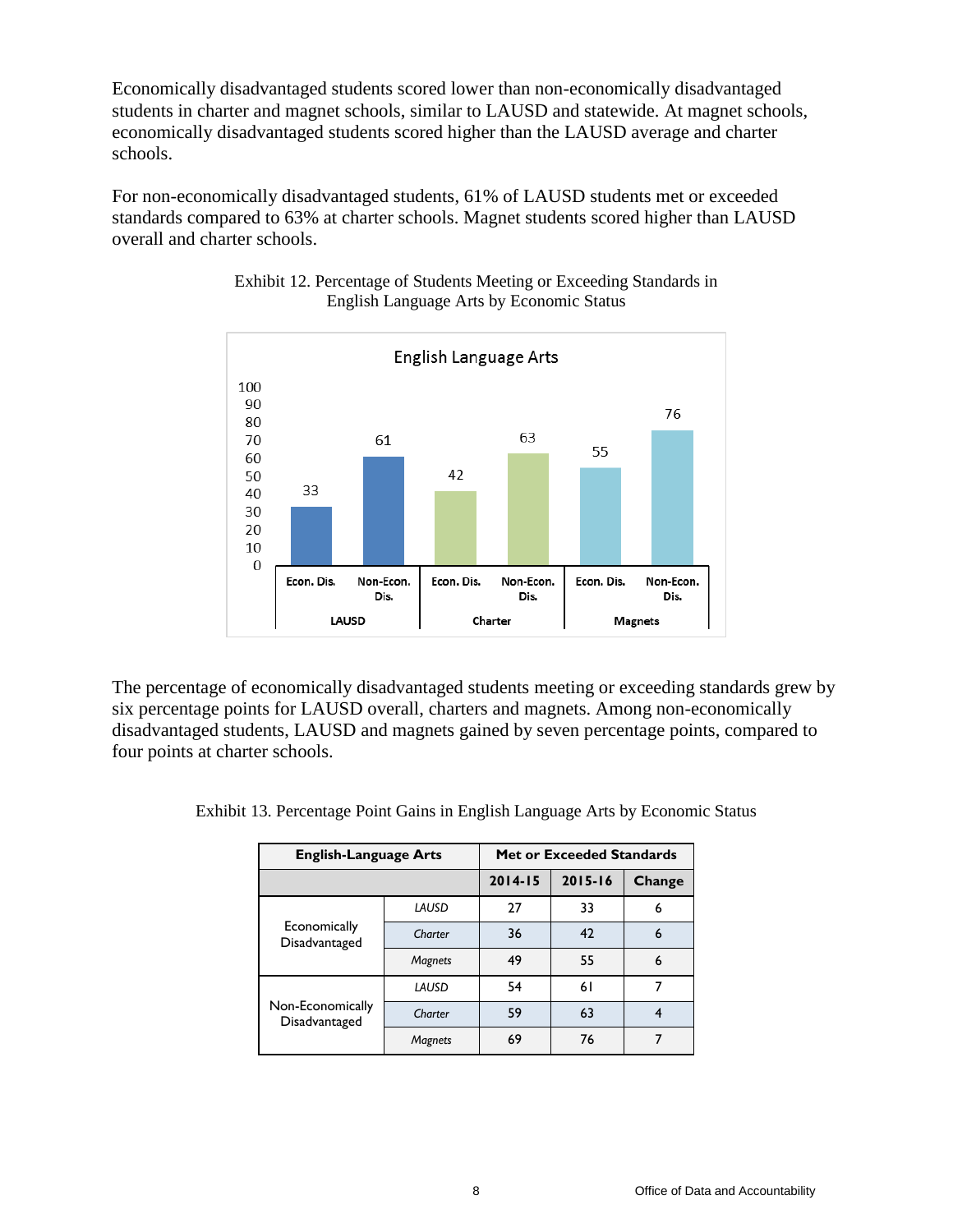The lowest achieving subgroups were students with disabilities and English learners. For students with disabilities, charter students scored higher than LAUSD. Students with disabilities at magnet schools scored higher than charters and overall LAUSD scores.

Scores for English Learners were higher at charter schools than at LAUSD and magnets. (English Learners that demonstrate mastery of basic skills are eligible for reclassification once language proficiency is met.) A higher percentage of Reclassified English Learners at magnets met or exceeded standards compared to LAUSD overall and charter schools.



Exhibit 14. Percentage of Students Meeting or Exceeding Standards in English Language Arts by Disability Status and Language Classification

Students with disabilities at charter schools gained by two percentage points, compared to flat growth for LAUSD overall and a decline at magnet schools. For English learners, scores remained constant at charters and magnets. Among Reclassified English Learners, charter schools gained by nine percentage points, compared to six for LAUSD overall and magnets.

| <b>English-Language Arts</b>      |                |             | <b>Met or Exceeded Standards</b> |                |
|-----------------------------------|----------------|-------------|----------------------------------|----------------|
|                                   |                | $2014 - 15$ | $2015 - 16$                      | Change         |
|                                   | LAUSD          | 8           | 8                                | 0              |
| <b>Students</b><br>w/Disabilities | Charter        | П           | $\overline{13}$                  | $\overline{2}$ |
|                                   | Magnets        | 21          | 20                               | - 1            |
|                                   |                |             |                                  |                |
|                                   | LAUSD          | 3           | 4                                |                |
| English Learner                   | Charter        | П           | П                                | 0              |
|                                   | <b>Magnets</b> | 6           | 6                                | $\Omega$       |
| Reclassified English<br>Learner   | LAUSD          | 37          | 43                               | 6              |
|                                   | Charter        | 45          | 54                               | 9              |
|                                   | <b>Magnets</b> | 54          | 60                               | 6              |

Exhibit 15. Percentage Point Gains in English Language Arts by Disability Status and Language Classification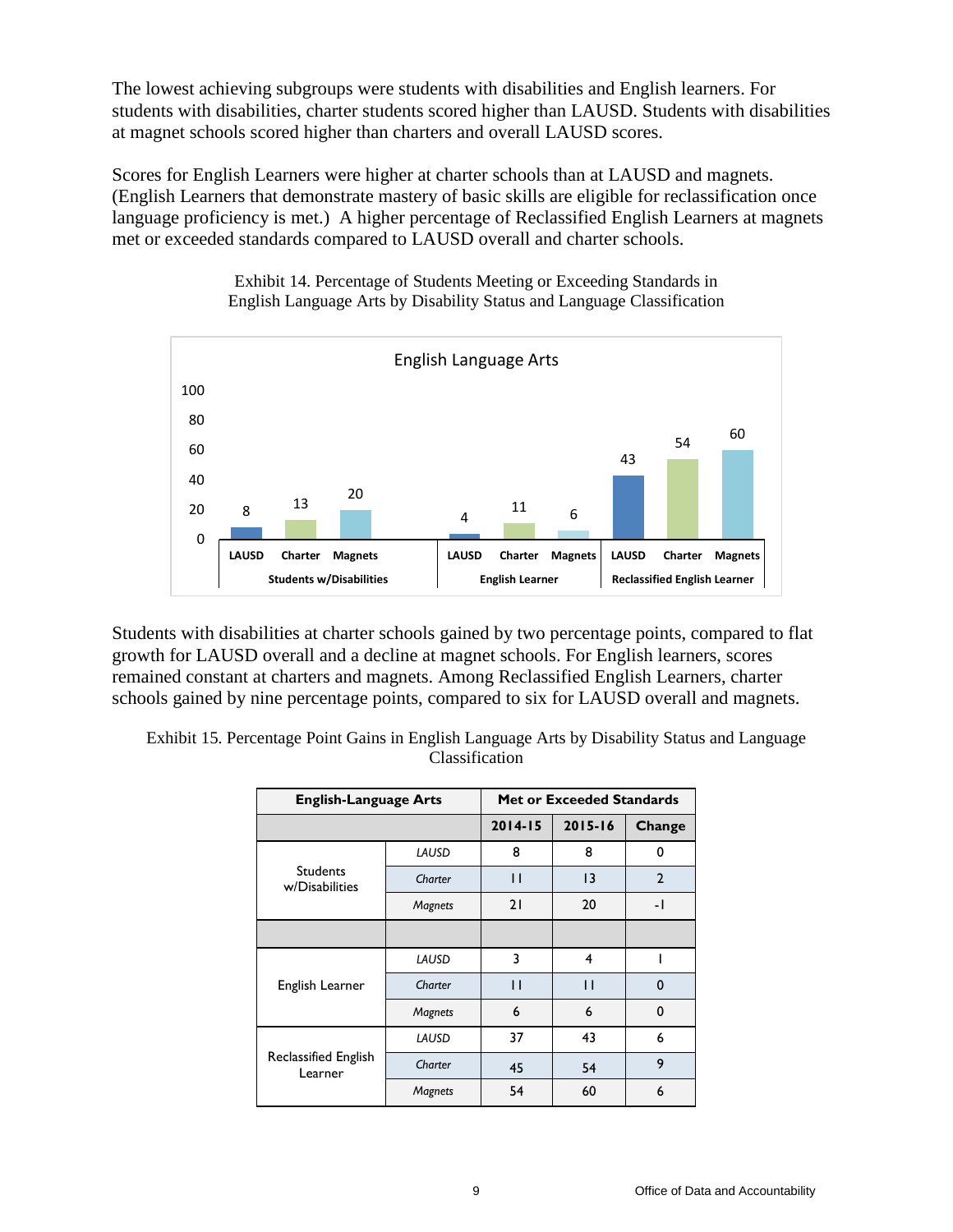In Mathematics, there were no differences by gender at charters, similar to what was observed for LAUSD. For magnet schools and centers, more males met or exceeded standards, compared to LAUSD and charters.



Exhibit 16. Percentage of Students Meeting or Exceeding Standards in Mathematics by Gender

Both genders had increases in percentages of students meeting or exceeding standards. Among females, gains were higher at magnet center. Among males, LAUSD and magnets gained by four percentage points compared to three points at charter schools.

Exhibit 17. Percentage Point Gains in Mathematics by Disability Status and Language Classification

| <b>Mathematics</b> |                |             | <b>Met or Exceeded Standards</b> |        |
|--------------------|----------------|-------------|----------------------------------|--------|
|                    |                | $2014 - 15$ | $2015 - 16$                      | Change |
|                    | LAUSD          | 25          | 29                               |        |
| <b>Females</b>     | Charter        | 27          | 31                               |        |
|                    | <b>Magnets</b> | 42          | 47                               | 5      |
|                    | LAUSD          | 25          | 29                               |        |
| Males              | Charter        | 28          | 31                               |        |
|                    | <b>Magnets</b> | 45          | 49                               |        |

Among ethnicity groups, Asian and white students had the highest percentages meeting or exceeding standards compared to African-American and Latino students. African-American students in charters scored lower than LAUSD (17% vs 18%). White students in charter schools were also lower than LAUSD overall (54% vs 57%). All ethnic groups in magnets scored higher than charter schools and overall LAUSD scores.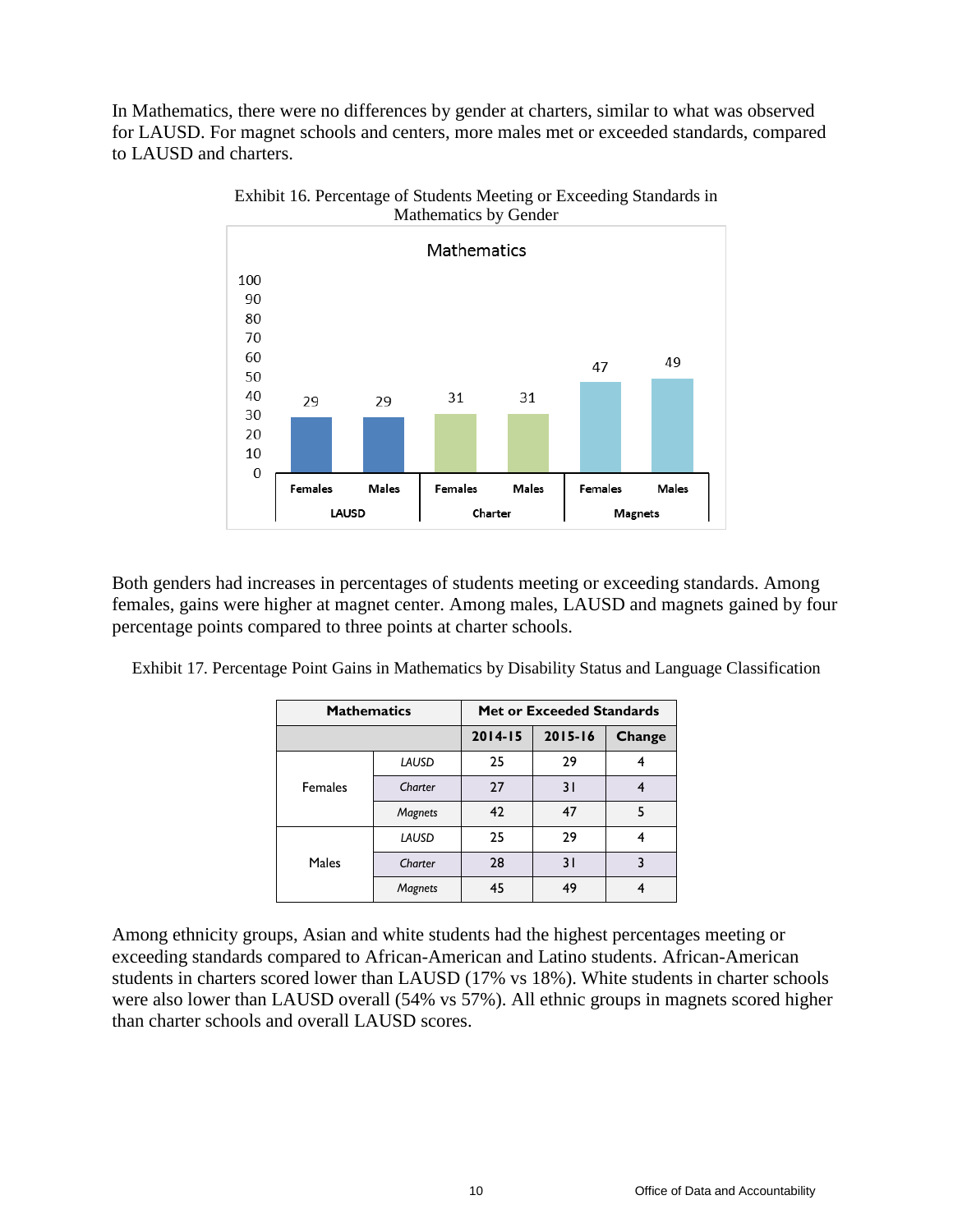

#### Exhibit 18. Percentage of LAUSD Students Meeting or Exceeding Standards in Mathematics by Ethnicity

All ethnicity groups increased the percentage of students meeting or exceeding standards in Mathematics, with the exception of White students at charter schools which declined by one percentage point. White students in LAUSD gained by five and four percentage points for LAUSD overall and among magnet schools. African-American students in LAUSD overall and magnets increased by three percentage points compared to one point at charter schools. Latino students at LAUSD and charters grew by four percentage points. Asian students at charter and magnets grew by five percentage points.

| <b>Mathematics</b>  |                | <b>Met or Exceeded Standards</b> |             |                         |  |
|---------------------|----------------|----------------------------------|-------------|-------------------------|--|
|                     |                | $2014 - 15$                      | $2015 - 16$ | Change                  |  |
|                     | LAUSD          | 15                               | 18          | 3                       |  |
| African<br>American | Charter        | 16                               | 17          |                         |  |
|                     | Magnets        | 25                               | 28          | 3                       |  |
|                     | LAUSD          | 66                               | 70          | 4                       |  |
| Asian               | Charter        | 70                               | 75          | 5                       |  |
|                     | Magnets        | 77                               | 82          | 5                       |  |
|                     | LAUSD          | 19                               | 23          | 4                       |  |
| Latino              | Charter        | 25                               | 29          | $\overline{\mathbf{4}}$ |  |
|                     | Magnets        | 36                               | 40          | 4                       |  |
| White               | LAUSD          | 52                               | 57          | 5                       |  |
|                     | Charter        | 55                               | 54          | - 1                     |  |
|                     | <b>Magnets</b> | 62                               | 66          | 4                       |  |

Exhibit 19. Percentage Point Gains in Mathematics by Ethnicity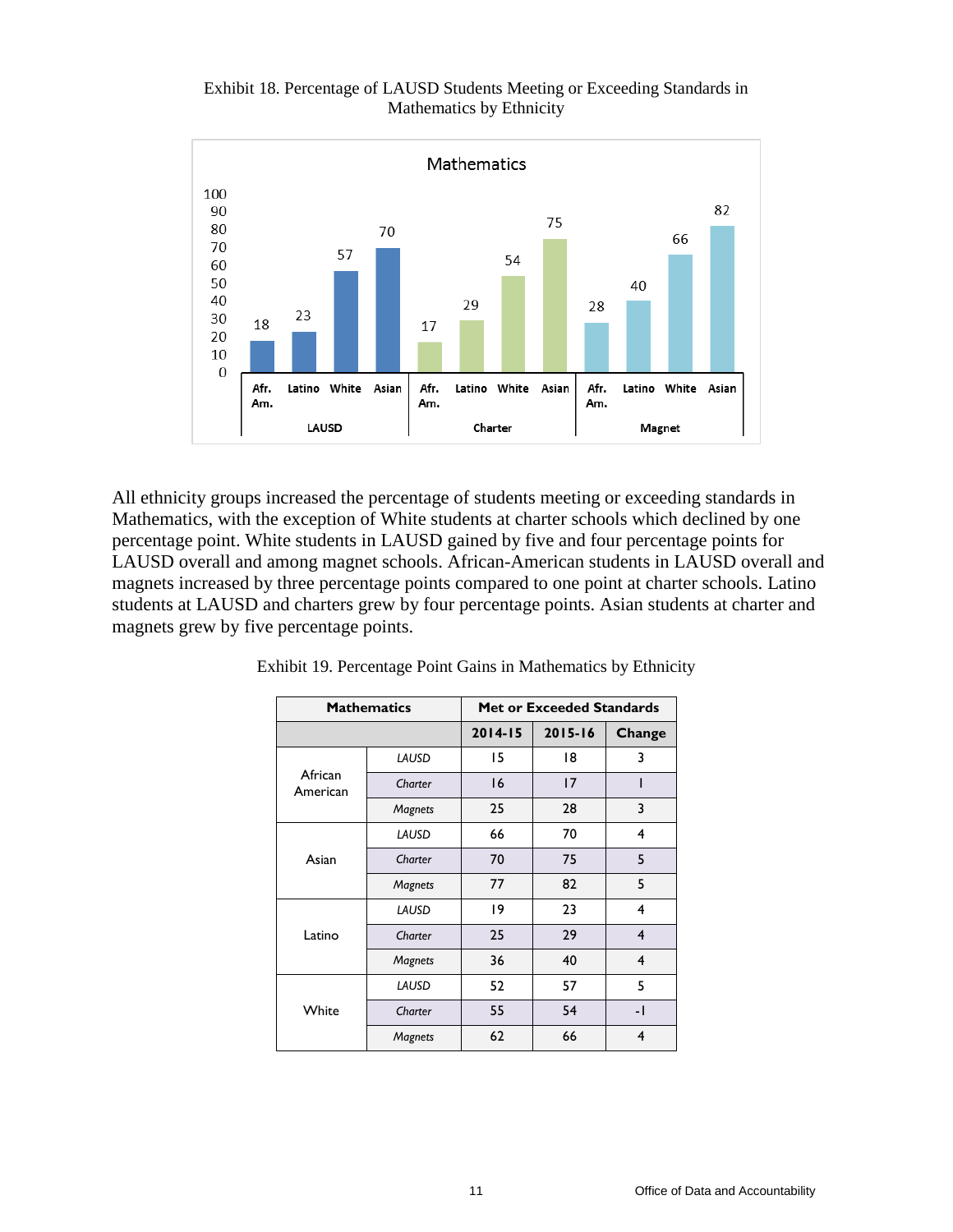The gap between economically disadvantaged and non-economically disadvantaged students was 22 percentage points at charter schools, 24 percentage points at magnet schools and 27 percentage points overall in LAUSD. Among economically disadvantaged students, a higher percentage met or exceeded standards at magnets, compared to charters and LAUSD overall. Among non-economically disadvantaged students, 50% of LAUSD met or exceeded standards compared to 49% at charters and 65% at magnet schools.



Exhibit 20. Percentage of LAUSD Students Meeting or Exceeding Standards in Mathematics by Economic Status

Non-economically disadvantaged students had higher gains than economically disadvantaged students for LAUSD overall, charter and magnets.

| <b>Mathematics</b>                    |                | <b>Met or Exceeded Standards</b> |             |        |
|---------------------------------------|----------------|----------------------------------|-------------|--------|
|                                       |                | $2014 - 15$                      | $2015 - 16$ | Change |
| Economically<br>Disadvantaged         | LAUSD          | 20                               | 23          |        |
|                                       | Charter        | 24                               | 27          |        |
|                                       | <b>Magnets</b> | 37                               | 41          |        |
| Non-<br>Economically<br>Disadvantaged | LAUSD          | 44                               | 50          | 6      |
|                                       | Charter        | 45                               | 49          |        |
|                                       | Magnets        | 59                               | 65          |        |

Exhibit 21. Percentage Point Gains in Mathematics by Economic Status

For students with disabilities, magnet schools and centers out-performed charters and the LAUSD average. English Learners scored higher at charter schools compared to LAUSD and magnets. Reclassified English Learners at magnets out-performed charters and LAUSD.